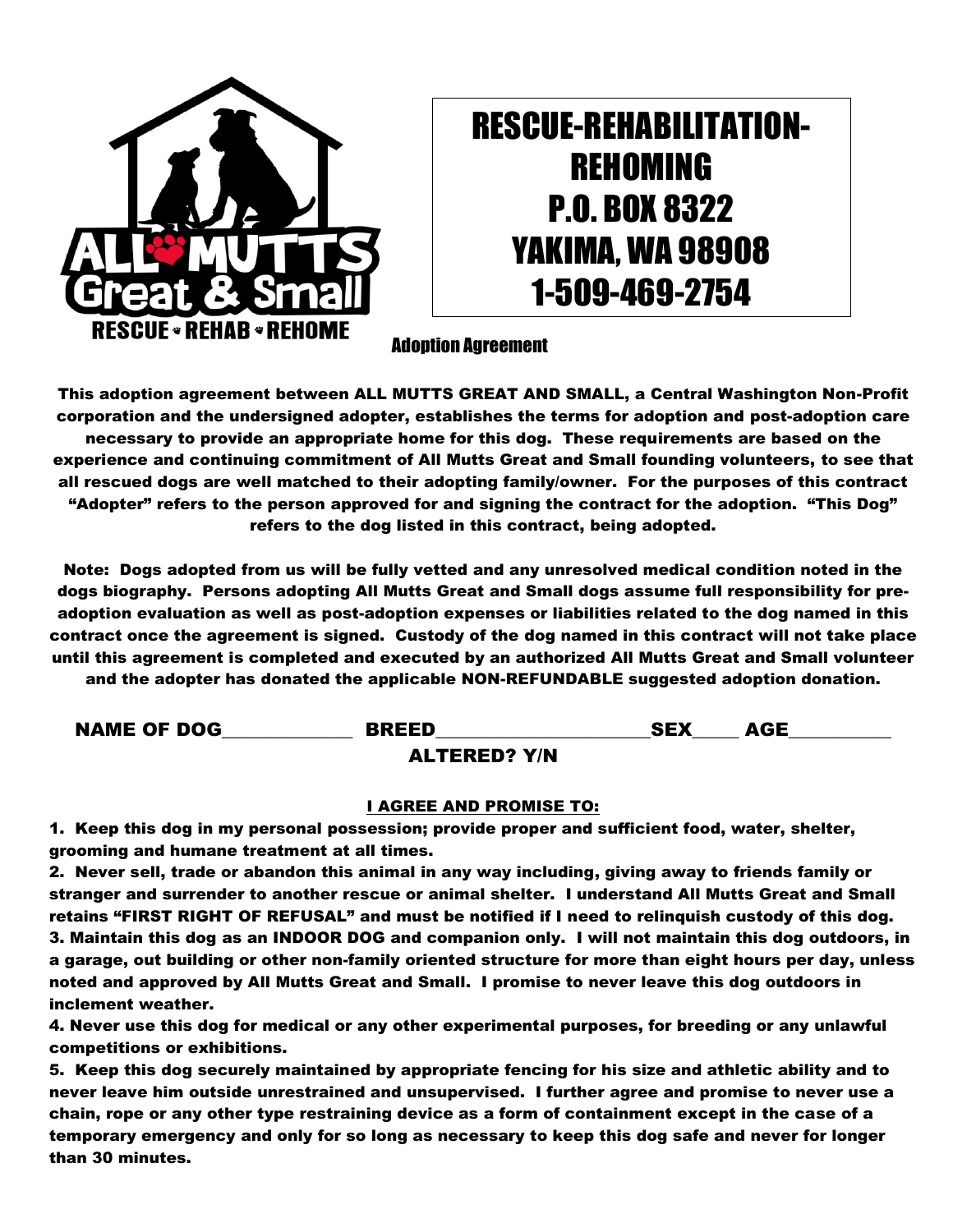6. Never transport this dog in the open bed of a pick-up truck or any open bed vehicle unless legally and properly secured by a crate or commercially purchased restraining tie out designed specifically for truck bed canine confinement.

7. Keep this dog up to date on vaccinations as recommended by my veterinarian and to seek veterinary care in a timely manner for injury or illnesses suffered.

8. Maintain the contact information on this dog's microchip and notify the microchip carrier promptly should my contact information change. I also agree to attach an identification tag to this dog's collar, which shall be worn any time this dog goes outside the home, even to a secure and fenced in back yard.

9. Obey all local Animal Control regulations in my city, county or municipality and to license this dog as required.

10. Get my dog spayed or neutered at my own expense if for some reason it is not medically safe to spay or neuter this dog prior to adoption and to inform All Mutts Great and Small once the procedure has been completed.

11. Allow All Mutts Great and Small to re-evaluate my dog owning circumstances and evaluate this dogs health and condition, should there be reports and/or complaints concerning living conditions and to surrender this dog back to All Mutts Great and Small without financial compensation, should they find and/or it is recommended by Animal Control, due to inferior conditions which have created an unhealthy or dangerous living environment.

12. Allow All Mutts Great and Small to remain a contact on this dogs identifying microchip as a secondary security measure should this dog go missing and I am unable to be contacted. I further agree that if All Mutts Great and Small is contacted by a Humane Shelter or Animal Control Facility because I could not be reached, they may assume permanent custody or may return the dog to me at their discretion pending the underlying circumstances that found the dog lost, missing or willfully at large and the condition of the dog when found.

## WAIVER OF LIABILITY AND INDEMNIFICATION

While All Mutts Great and Small makes every effort to represent their adoptable dogs accurately and fully, as temporary fosters we cannot be fully aware of every idiosyncrasy or personality traits that could be triggered by outside influences not experienced in a foster home. We also make every effort to insure every dog is healthy at the time of adoption or to divulge any known medical or personality issues that will require further care/training on the part of the adopter. Further, through the adoption process we make every effort to insure this dog is a good lifelong fit for the home adopting it but we cannot make any guarantees, because dogs are sentient beings, the fit will be acceptable to the adopter once they get the dog home. (See First Right of Refusal in Agreement 2). Pursuant to the above we shall be relieved from all financial or legal responsibility for medical, training or any other expenses incurred by this dog at any time following the date of adoption.

Also, All Mutts Great and Small shall not be liable for and is hereby relieved from all liability for any damages, expenses, causes of action, fines, suits, demands, judgments or claims of any nature whatsoever, arising from or by reason of damage to property or injury to any persons caused in whole or in part by this dog being placed with the signed adopter. Dogs will not be released to anybody other than the approved applicant unless prior permission has been obtained and the representative brings a printed copy of this agreement with them, signed by the approved applicant.

Note: For purposes of this agreement, the term "adopter" means the individual who is 18 years of age or older, who signs this agreement, his or her family, friends or any third parties allowed or directed by the adopter to possess or provide care for this dog. "This Dog" means the dog listed on this agreement. Adopter assumes full responsibility for compliance by these persons for this dog, with this agreement.

It is our goal to place unwanted dog into homes where they will be a cherished friend/family member, until they take their last breath, which we ideally hope will happen at a very old age. While the

conditions of this agreement may seem many and intrusive, it is designed to insure the best possible outcome for your new friend and should be easy to follow if you are a responsible and compassionate dog owner. Reclaiming adopted dogs is a worst-case scenario we never hope to exercise. By signing this contract you affirm that you fully understand and intend to comply with the rules and contractual obligations of this adoption agreement.